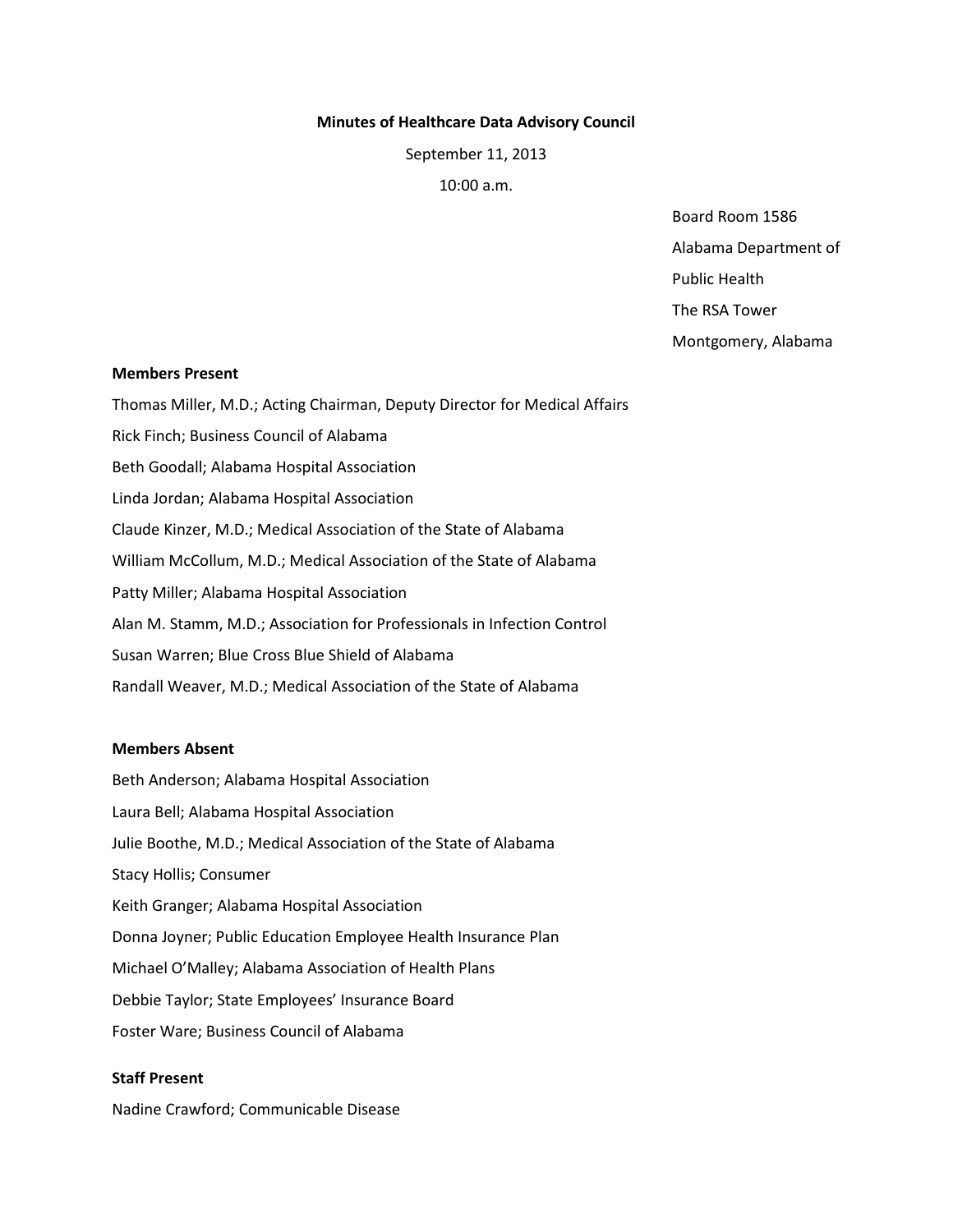Sherri Davidson; Communicable Disease Kenya Johnson-Dillard; Communicable Disease Mary G. McIntyre, M.D.; Disease Prevention and Control Kelly Stevens; Communicable Disease

#### **Organizations Present**

Teresa Fox; Alabama Quality Assurance Foundation Maxine Starks; Alabama Quality Assurance Foundation Rosemary Blackmon; Alabama Hospital Association

# **CALL TO ORDER:**

The Healthcare Data Advisory Council was called to order at 10:05 a.m. by Dr. Miller. Roll call was taken and lacked one member to make a quorum.

#### **CONSIDERATION OF THE MINUTES:**

The minutes from June 19, 2013, were presented, but not voted on due to the lack of a quorum. Therefore, the minutes will be presented at the next Council meeting.

#### **HEALTHCARE-ASSOCIATED INFECTION (HAI) REPORTING AMENDED RULES:**

Kelly Stevens stated that the amended HAI Reporting Rules were presented to the State Committee of Public Health (SCPH) in June and approved for public comment. The amendments add "Adult and Pediatric Intensive Care Units" to the inpatient hospital facility locations for which catheterassociated urinary tract infections shall be reported and adds "All Adult and Neonatal Intensive Care Units" to the inpatient hospital facility locations for which central line bloodstream infections shall be reported. Kelly noted that during the open comment period, a public hearing was held and no comments were received. The amended rules will be presented to the SCPH for adoption in October.

#### **HAI 2012 ANNUAL REPORT PUBLICATION:**

The Council discussed the possibility of a press release and press conference to promote the 2012 HAI Annual Report. Kelly Stevens will get Dr. Williamson's input regarding his preference. The report will be published by October 1, 2013.